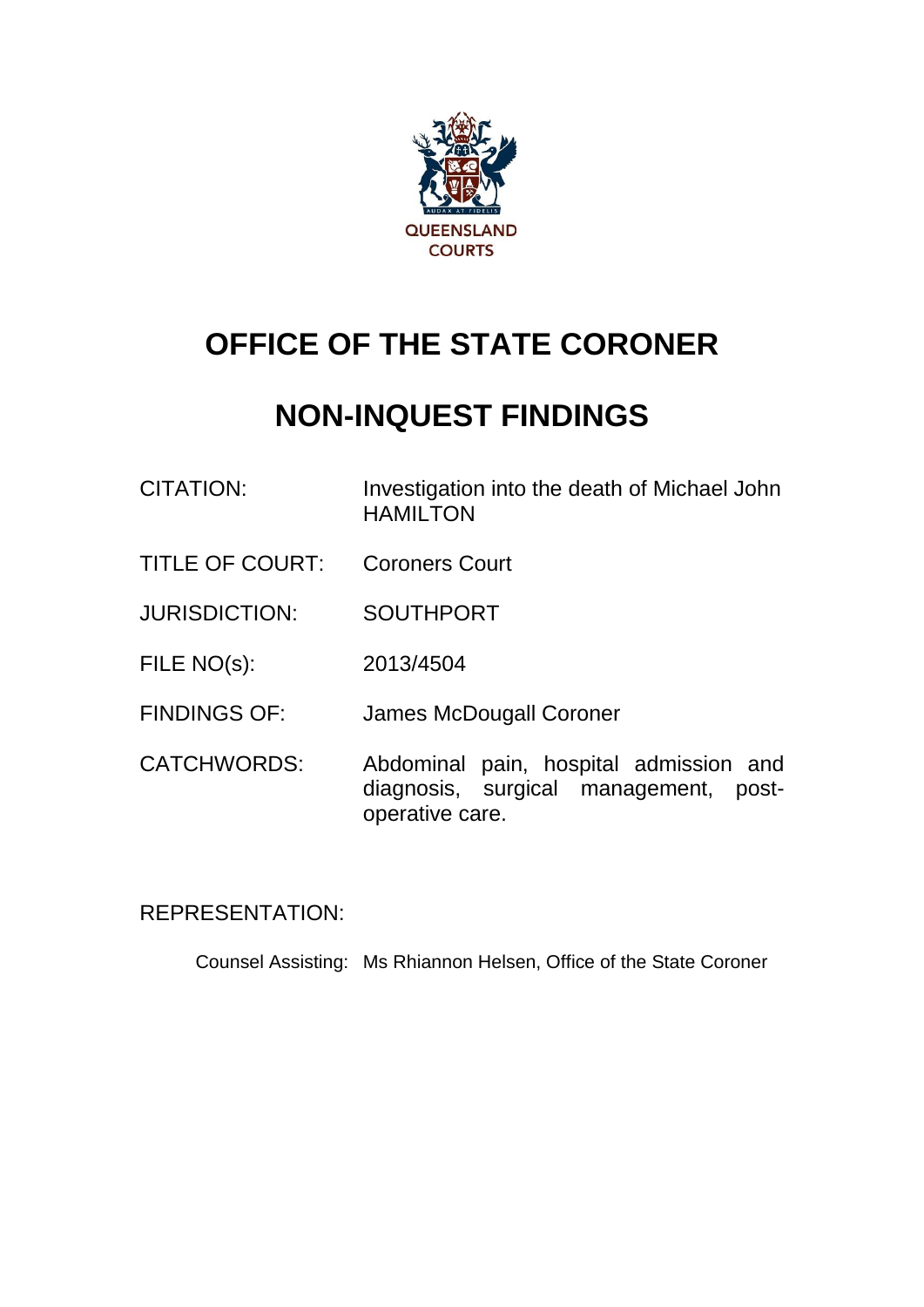Michael Hamilton was 72 years of age at the time of his death. He had a notable medical history, which included a coronary artery bypass, the insertion of an artificial mitral valve, cholecystectomy, inguinal hernia repairs, lithotripsies, small abdominal aortic aneurysm, dyslipidaemia and benign prostatic hypertrophy.

At 7:59 pm on 4 September 2013, Mr Hamilton presented to the Logan Community Hospital ('LCH') after suffering from abdominal pain, nausea and vomiting. A week prior to his presentation, Mr Hamilton had undergone a resection of a bladder tumour and was taking the anticoagulant, Warfarin to prevent a blood clot following surgery.

Following an initial assessment conducted shortly after admission, Mr Hamilton underwent an erect chest x-ray at 9:26 pm, which showed that there was no free air under the diaphragm. However, it was thought that his presentation was suspicious for a duodenal perforation or gastric ulcer. A CT scan of Mr Hamilton's abdomen showed extraluminal free gas in the area of the duodenum. It was the opinion of the reporting Radiologist that this finding suggested perforation of the duodenum.

Mr Hamilton's case was discussed with Surgeon, Dr Mahi Ranasinghe, following which it was decided that a laparotomy was necessary. This procedure was subsequently carried out in the early hours of the morning on 5 September 2013. During the laparotomy, no duodenal perforation was found. There was, however, a dense adhesion of the anterior abdominal wall. After adhesiolysis, the site was said to be 'very oozy' and was managed with diathermy. The pancreas was also said to feel 'slightly hard' and the possibility of pancreatitis (chronic inflammation of the pancreas) was queried. An elevated serum lipase level (an enzyme elevated in pancreatitis) of 1080 U/L was measured. Unfortunately, whilst a lipase test was requested pre-operatively, it was not carried out as there was insufficient blood in the sample taken to conduct the test.

At 5:00 pm on 5 September 2013, Mr Hamilton was transferred to a general ward from the Intensive Care Unit ('ICU'). A Heparin infusion was continuing at this time.

On 6 September 2013, a MET Call was made by medical staff when Mr Hamilton began to experience an increase in respiratory rate and pulse rate, decrease in urine output and increasing abdominal distention. At 9:30 pm, he was transferred to the ICU. Shortly thereafter a CT scan was conducted. A large intra-peritoneal haematoma was detected, which required surgical treatment. Two litres of blood was found in the abdomen, which was managed with a VAC dressing (special dressing for an open abdominal wound where repeat abdominal entries are necessary).

In total, Mr Hamilton underwent six surgical procedures in 16 days for abdominal washout, sometimes with examination of the abdominal contents, and change of the VAC dressing, until closure of the surgical wound on 22 September 2013.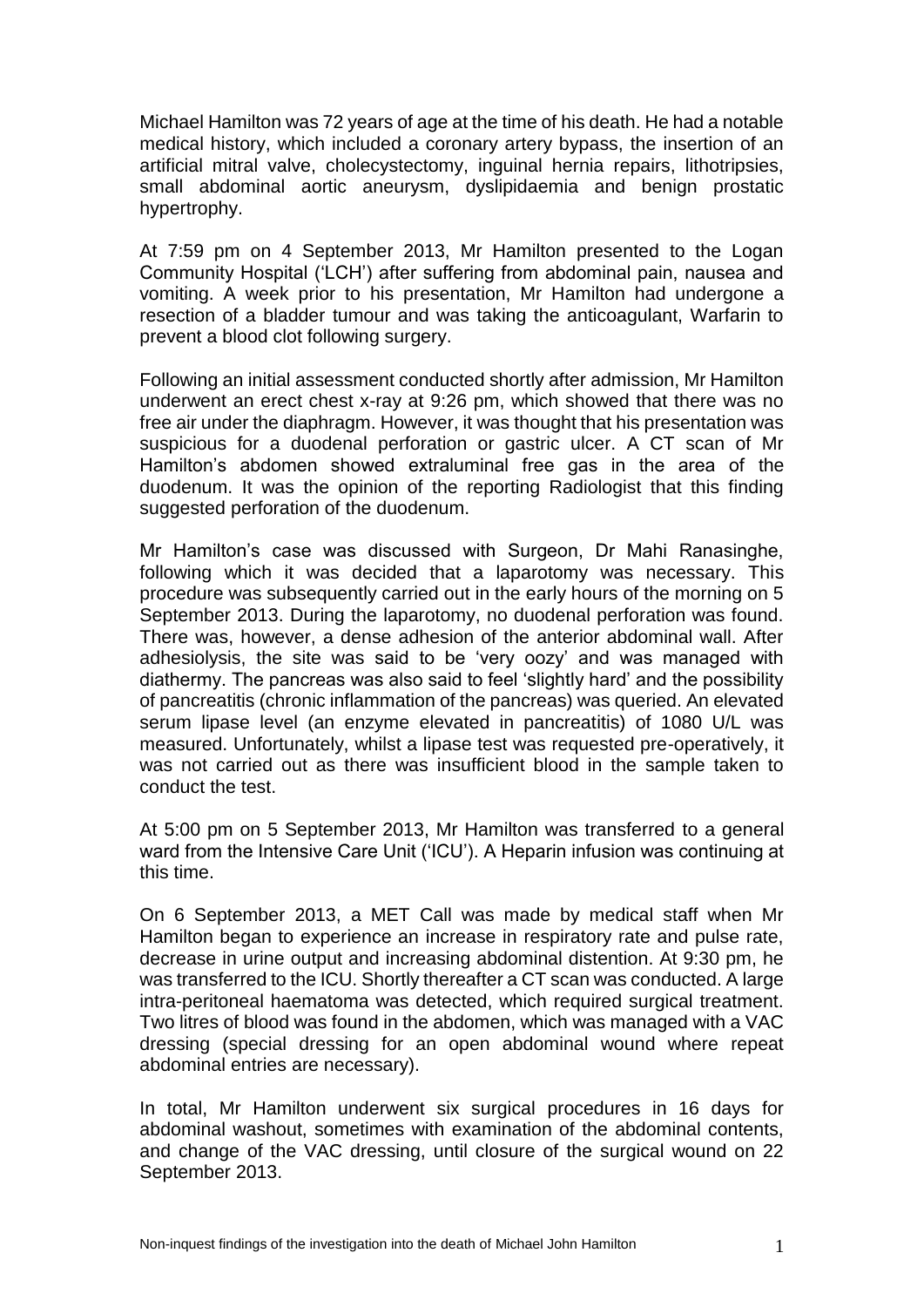Unfortunately, Mr Hamilton suffered from a number of further complications, including the following:

- Renal failure, which required dialysis for 27 days:
- Type 1 respiratory failure necessitating ventilation;
- Coagulopathy and blood loss requiring a significant amount of blood and blood products;
- Low blood pressure;
- Abnormal liver chemistry;
- Cessation of bowel motility and function;
- Abnormal and dysfunctional heart rhythm;
- Recurrent infection in different sites with different organisms;
- Neutropenia:
- Erosive gastritis with blood in the naso-gastric aspirates;
- Possible neurological impairment;
- Incarcerated inguinal hernia; and
- Recurrent hypernatremia (elevated blood sodium).

For 98 days, Mr Hamilton consistently required respiratory support. At best, he was weaned off the ventilator on 30 October, however, required pressure support overnight.

On 13 October 2013, Mr Hamilton suffered another episode of sepsis. During this time, he also had a recurrent pseudomonas' infection, which was resistant to a large number of antibiotics. Mr Hamilton's poor prognosis was discussed with his family, and it was decided that further treatment should be palliative only.

Mr Hamilton died on 13 December 2013 at 9:30 pm.

# **Autopsy**

On 23 December 2013, Forensic Pathologist, Dr Dianne Little conducted an external only post-mortem examination. A post-mortem CT scan and further toxicological testing were also undertaken.

Relevantly, the post-mortem CT scan showed the following:

- A large area of haemorrhage surrounded by marked oedema, which was thought to be suggestive of a haemorrhagic infarct in the right frontal lobe.
- Diffuse consolidation of the right lung.
- Patchy consolidation of the left lung.
- Extensive calcification of the coronary arteries and aorta.
- Fluid level in the large bowel.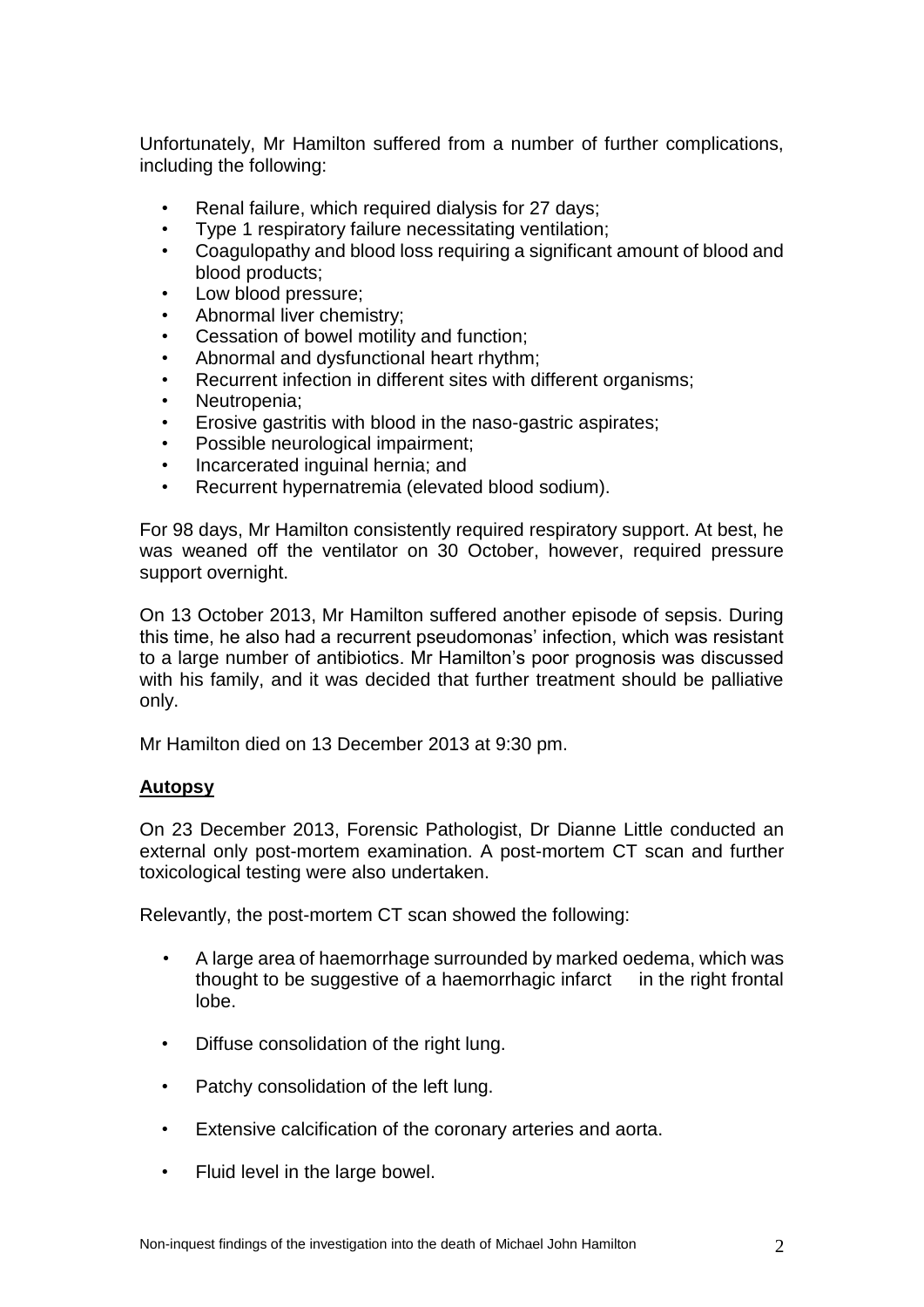• Hypodense areas around the spleen and liver, which would be consistent with haemorrhage.

Evidence of recent medical intervention was also observed, including multiple healed scars on the abdominal wall, a tracheostomy stoma in the root of the neck, and previous heart surgery. A pressure sore was found on the left side of the hip.

Having considered Mr Hamilton's medical records and the findings at autopsy, Dr Little concluded that Mr Hamilton died as a result of multiple organ failure, due to or as a consequence of, sepsis, due to or as a consequence of abdominal adhesions, which were due to or as a consequence of, previous surgery. Other significant conditions noted were coronary atherosclerosis and mitral valve disease.

## **Clinical Forensic Medicine Unit Review**

At my request, Forensic Medical Officer, Dr Nelle van Buuren subsequently conducted a review of the circumstances surrounding Mr Hamilton's death. On 19 December 2013, I received her report, which confirmed that Mr Hamilton's death was reportable. Dr van Buuren also suggested that the opinion of a Surgeon be sought if the surgical management of Mr Hamilton at the LCH required further review.

## **Expert report by Dr Geoffrey Miller, Specialist Surgeon**

An expert report was subsequently sought from Dr Geoffrey Miller, Specialist Surgeon. Dr Miller was asked to review the matter, and comment upon the care and treatment provided to Mr Hamilton at the LCH following his admission on 4 September 2013.

The specific issues Dr Miller was asked to address, and his answers, are as follows:

*(a) Was intervention necessary and appropriate when Mr Hamilton presented to the LCH on 4 September 2013?*

Dr Miller is of the view that the surgical procedure Mr Hamilton underwent on 5 September 2013, as performed by Dr Ranasinghe, was appropriate. Considering the findings of the radiologist, which suggested that Mr Hamilton was suffering from an acute perforation of the duodenum, such a serious condition, if left untreated, could have a higher morbidity and mortality. He is of the view that the indication for a laparotomy was compelling.

*(b) Your opinion as to the appropriateness of the treatment provided to Mr Hamilton by the treating team at the LCH.*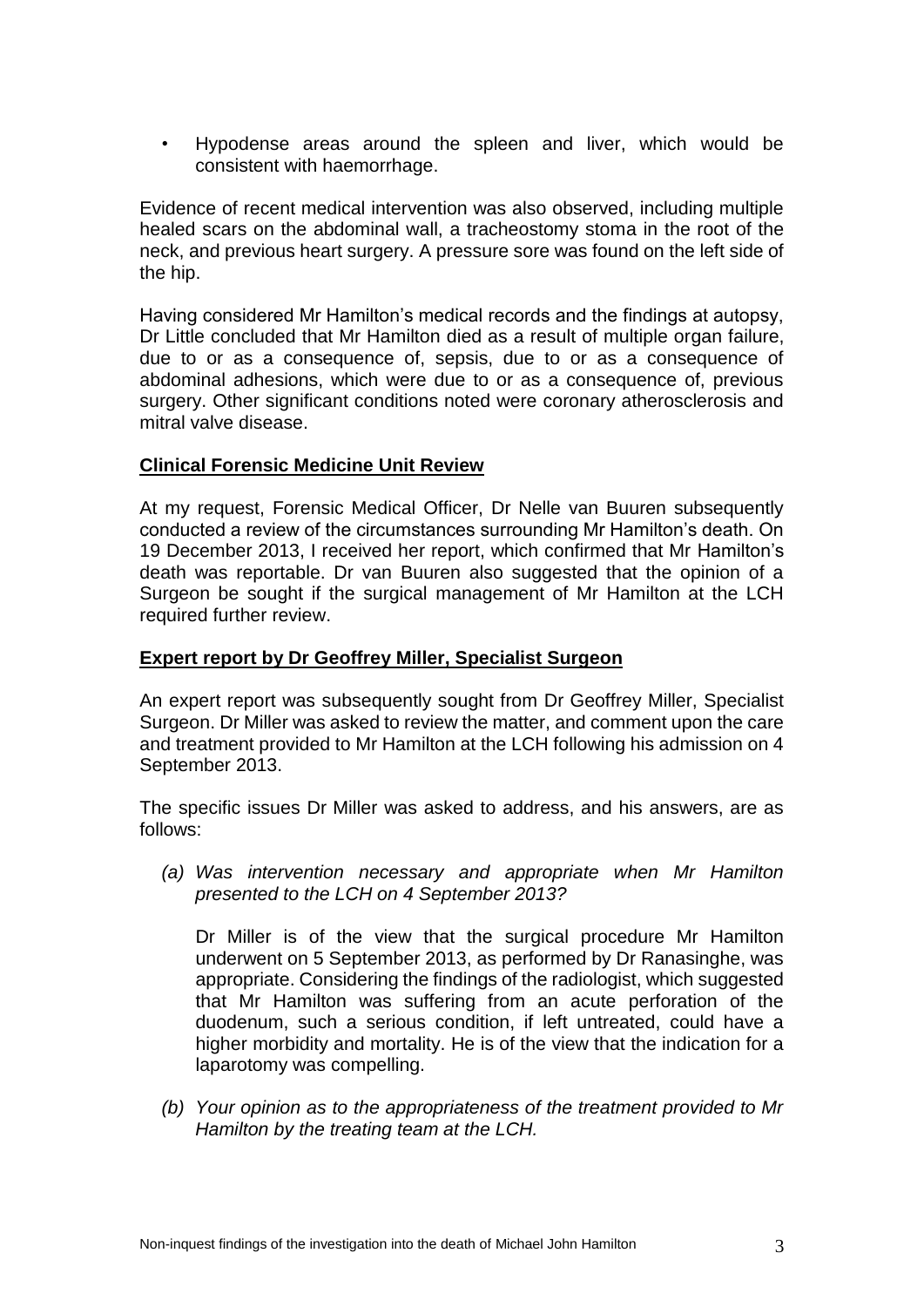## **(i) Admission and diagnosis:**

Dr Miller is of the view that Mr Hamilton's abdominal pain was as a result of pancreatitis. He notes that there were features of his admission, which pointed to a possible diagnosis of pancreatitis. In retrospect, Dr Miller opines that the CT scan of the abdomen was consistent with a diagnosis of pancreatitis, in that the free fluid surrounding the second and third parts of the duodenum and thickening of the duodenal wall was consistent with this condition.

Dr Miller notes that a lipase was not estimated until after his laparotomy. He is of the view that the elevated lipase that was detected after his operation was not due to palpation of the pancreas at the time of surgery.

## **(ii) Operative Findings:**

Dr Miller notes that the surgical team found no evidence of a perforated hollow viscus. It was noted that the head of the pancreas felt slightly hard. A drain was inserted and Mr Hamilton was transferred to the ICU. Dr Miller is of the view that the care provided was appropriate.

## **(iii) Immediate post-operative management:**

Dr Miller is of the view that Mr Hamilton should not have been discharged from the ICU to the ward on the first day post-operatively. A number of tests were conducted when he first arrived at the ICU, including lipase, calcium and a blood gas. In Dr Miller's opinion, these findings suggested a diagnosis of pancreatitis, with potential for possible further complications and mortality.

Given the results of the tests conducted, the increased bleeding experienced during the procedure, his medical history and the possible diagnosis of pancreatitis, Dr Miller is of the view that Mr Hamilton should not have been discharged from the ICU.

## **(iv) Post-operative anticoagulation:**

Dr Miller is of the view that given the increased bleeding Mr Hamilton experienced during his procedure, which necessitated the insertion of a drain, the Heparin infusion should not have been recommenced the following morning. In his opinion, the issues associated with thrombosis as a result of Mr Hamilton's mechanical mitral valve were not as significant as those associated with the immediate postoperative issues.

## **(v) Management in the ward:**

It is Dr Miller's opinion that given Mr Hamilton suffered from ongoing abdominal distention resulting in a MET Call on 6 September, he should have been immediately transferred to the ICU.

## **(vi) Further surgical intervention and intensive care management:**

Dr Miller is of the view that the subsequent surgical procedures and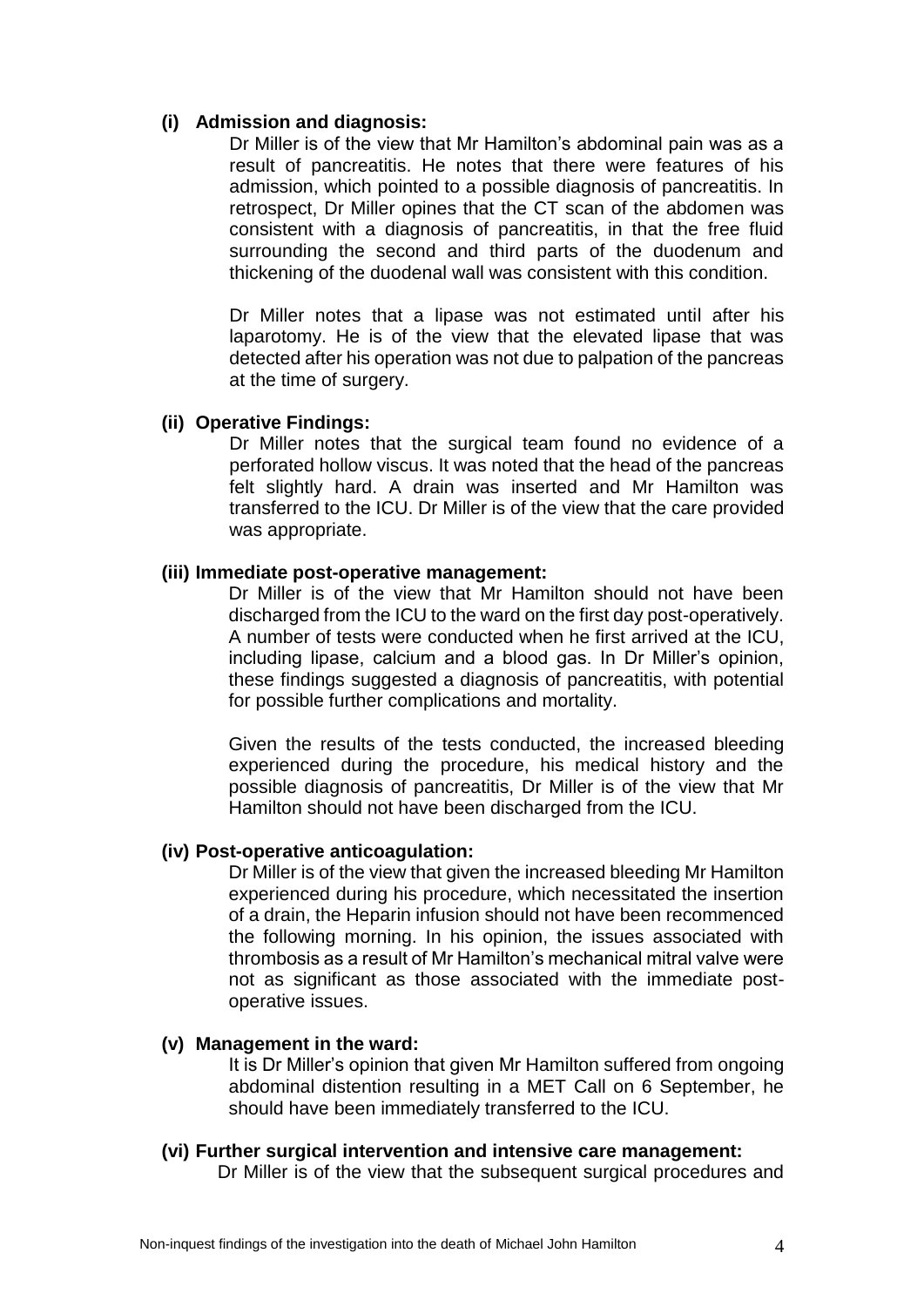intensive care management provided to Mr Hamilton was appropriate.

*(c)Any other issues you may wish to comment upon regarding the care provided to Mr Hamilton.*

Dr Miller is of the view that it is likely Mr Hamilton presented to the LCH on 4 September 2013 suffering from pancreatitis. However, this condition was not diagnosed as a lipase was not taken. A subsequent error in interpreting the abdominal CT scan resulted in Mr Hamilton undergoing a laparotomy. However, Dr Miller does not believe that the laparotomy was the cause of Mr Hamilton's demise.

Dr Miller is of the opinion that Mr Hamilton's early discharge from the ICU, in the presence of red flags, which indicated a significant pancreatitis, was not prudent. He believes it is likely that the Heparin infusion subsequently conducted, likely exacerbated Mr Hamilton's intraabdominal bleeding, thus causing abdominal distension. Dr Miller is of the view that had Mr Hamilton remained in the ICU, his deterioration would likely have been detected earlier, and corrective measures instituted earlier.

Dr Miller concludes that Mr Hamilton's initial management was not ideal. However, after the problems associated with this initial management settled, he underwent multi-organ failure. Dr Miller opines that had Mr Hamilton's management been ideal, he would likely have suffered a similar outcome, secondary to an attack of severe pancreatitis.

# **Response by the LCH to Dr Miller's report**

Dr Miller's report was subsequently provided to the LCH for consideration and comment. Dr Hayden White, the Director of the Intensive Care Unit, and Dr Brian McGowan, the Director of Surgery at the LCH subsequently provided statements in response to the matters raised by Dr Miller. Neither Dr White or Dr McGowan were personally involved in Mr Hamilton's care, however, had a thorough understanding of the treatment provided at the LCH having carefully considered all of the relevant material, including Mr Hamilton's complete medical record, autopsy report and Dr van Buuren's report.

# *Response by Dr Hayden White*

Dr White has been the Director of the Intensive Care Unit at the LCH since 2006. Having considered Dr Miller's report, he acknowledged the three main issues identified as follows:

- (1) The patient's abdominal pain was due to pancreatitis, which was not diagnosed as a lipase was not taken prior to surgery;
- (2) The patient should not have been discharged from the ICU on 5 September 2013; and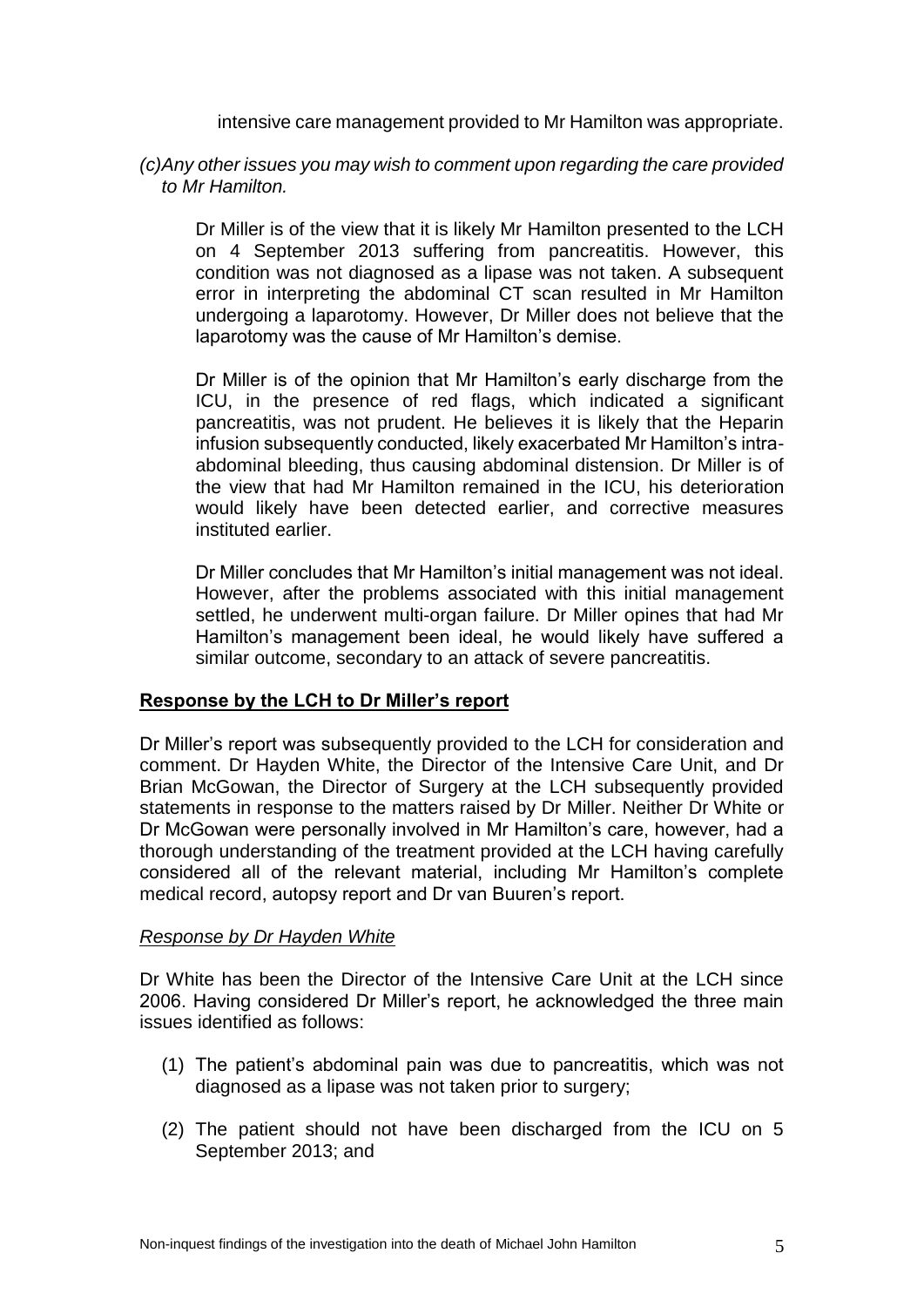(3) The Heparin infusion re-commenced the morning after surgery, exacerbated Mr Hamilton's intra-abdominal bleeding.

Dr White's responses to those issues, were as follows:

# *(1) Diagnosis of pancreatitis*

Dr White notes that Mr Hamilton's presentation was very acute, in that he reported epigastric pain half an hour after having some soup for dinner and being completely well until then. He described pain with vomiting, radiating posteriorly to his shoulder blades. The initial CT scan report suggested a duodenal perforation, which was in keeping with his clinical presentation. The abdominal scan was not suggestive of severe pancreatitis.

Dr White further states that although lipase is more specific than amylase for the diagnosis of pancreatitis, an elevated lipase result can have other causes. As such, the online medical database, Uptodate notes that between 11 to 12.5 % of patients admitted to hospital with nonpancreatic abdominal pain, have an elevated serum lipase. The other testing conducted, namely the LDH results and hypocalcaemia, are nonspecific findings and are often abnormal in patients in intensive care.

Dr White notes that the initial blood gas, which was venous not arterial, reflected a primary respiratory acidosis, with a relatively normal metabolic component. Following resuscitation, the patient did develop a mild normal anion gap metabolic acidosis, however, this was most likely the result of fluid resuscitation with sodium chloride. Dr White is of the view that this is not in keeping with severe pancreatitis as was suggested by Dr Miller, where a high anion gap metabolic acidosis would be expected. Furthermore, Mr Hamilton's blood gas normalised before he was discharged from the ICU. The follow up CT scans conducted, failed to demonstrate evidence of pancreatitis. Therefore, apart from the high lipase taken post-operatively, Dr White does not believe that there was strong evidence of pancreatitis.

# *(2) Premature discharge from the ICU*

Dr White notes that Mr Hamilton was admitted to the ICU on 5 September at 3:31 am following laparotomy surgery. He was extubated later that morning. He developed some chest pain but had no ECG changes, and his condition quickly settled. A CT pulmonary angiogram was performed and did not find evidence of an acute pulmonary embolism. Mr Hamilton's Adult Deterioration Detection System Chart from 5 September indicated that his observations were normal from midday until 5:30 pm when he was discharged to the ward.

Relevantly, the Surgical Registrar made a note on Mr Hamilton's chart, which stated, "ICU has discussed with Dr Ranasinghe, Happy to start Heparin infusion – started at 16:45 and happy to discharge to the ward."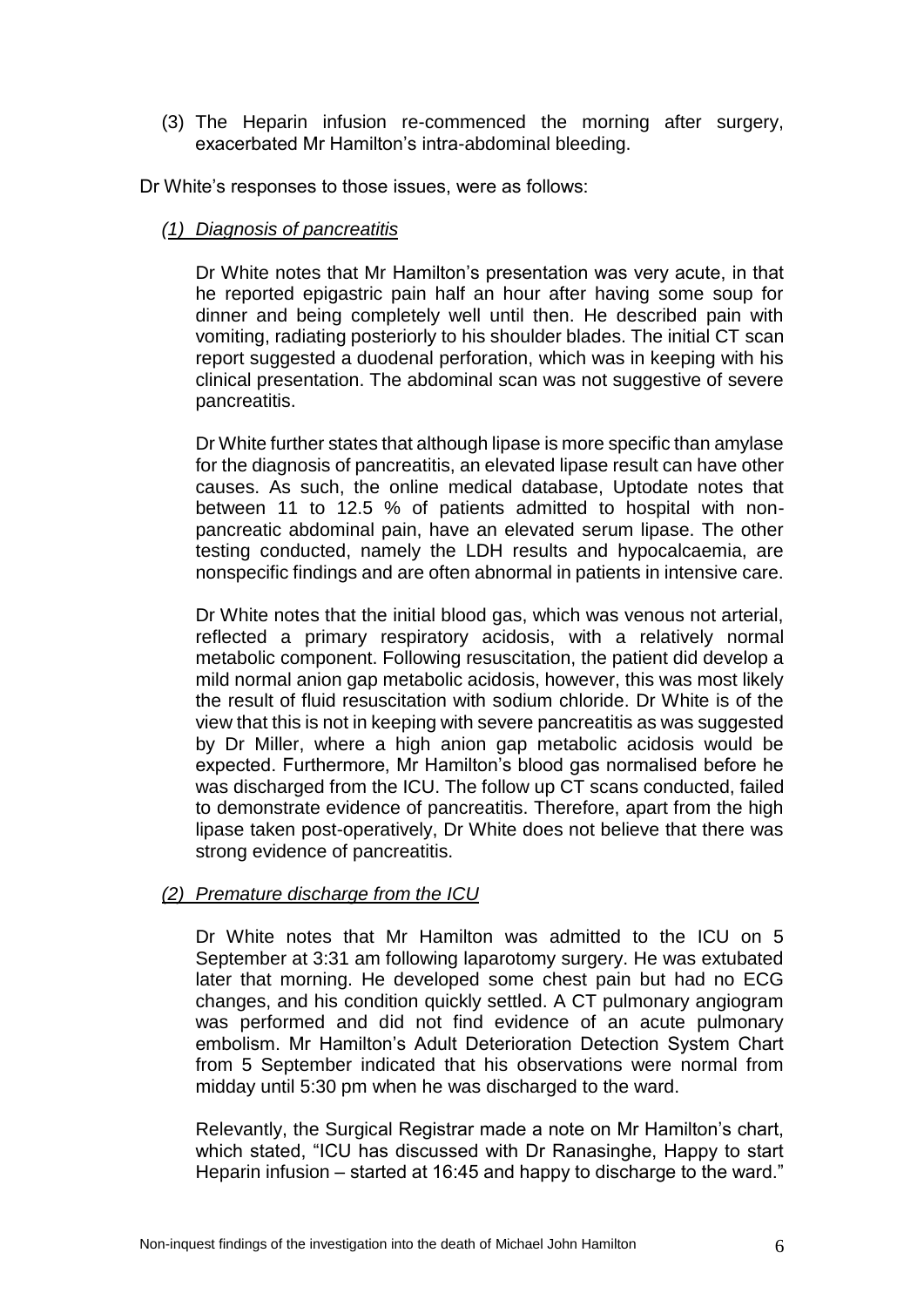Dr White is of the view therefore that the reasons referred to by Dr Miller as to why Mr Hamilton should have remained in the ICU, were not in fact present. Relevantly, the CT scans and laboratory findings made the diagnosis of pancreatitis unlikely, and were not 'red flags' as referred to by Dr Miller, indicating significant pancreatitis. Furthermore, entries in Mr Hamilton's chart on the following day, indicate that he was stable, suffering from only minimal pain after the cessation of the patient controlled analgesia, and had been allowed clear fluids.

Later that day, Mr Hamilton's urinary output started to drop and the surgical team treated this with fluids. A MET Call was made at 7:30 pm as his oxygen saturation level had dropped below 90%, the cause of which was thought to be respiratory compromise due to worsening abdominal distention. When he was repositioned, his saturations improved to 97%. Mr Hamilton was subsequently reviewed by the ICU consultant, who ordered a CT scan and admission to the ICU. This was followed by intubation in the ICU for agitation and worsening hypoxia.

## *(3) Heparin infusion exacerbated intra-abdominal bleeding*

In relation to anticoagulation, Dr White notes that Mr Hamilton had a mechanical mitral valve, which creates a high clotting risk in itself. Prior to commencing anticoagulation therapy, the ICU team discussed this with the surgeons, and as there was no major resection or evidence of ongoing bleeding, anticoagulation was commenced. Dr White notes that international guidelines are vague in relation to anticoagulation following surgery, and it largely depends on the clinician's assessment of bleeding considering the risk of clotting. In Mr Hamilton's case, it was determined that the latter was more of a risk, and anticoagulation therapy was commenced. Dr White notes that on 6 September, Mr Hamilton's activated partial thromboplastin time score was good and there was contemporaneous clinical evidence of effective coagulation, with respect to the drain site.

## *Response by Dr Brian McGowan*

Dr McGowan has been the Director of the Department of Surgery at the LCH since January 2007. In relation to the three issues identified by Dr Miller, as outlined in Dr White's report, Dr McGowan provided the following responses:

## *(1) Diagnosis of Pancreatitis*

Dr McGowan notes that although Mr Hamilton's lipase was raised postoperatively, it is not clear whether this was as a result of manipulation of the pancreas intra-operatively. A pre-operative lipase was requested on admission but not performed due to a lab error (that being that there was insufficient blood sample to test). The lipase was repeated a few hours later after the surgery. Furthermore, Dr McGowan highlights that Mr Hamilton's lipase was normal at 5:00 am on 8 September, 2 days later.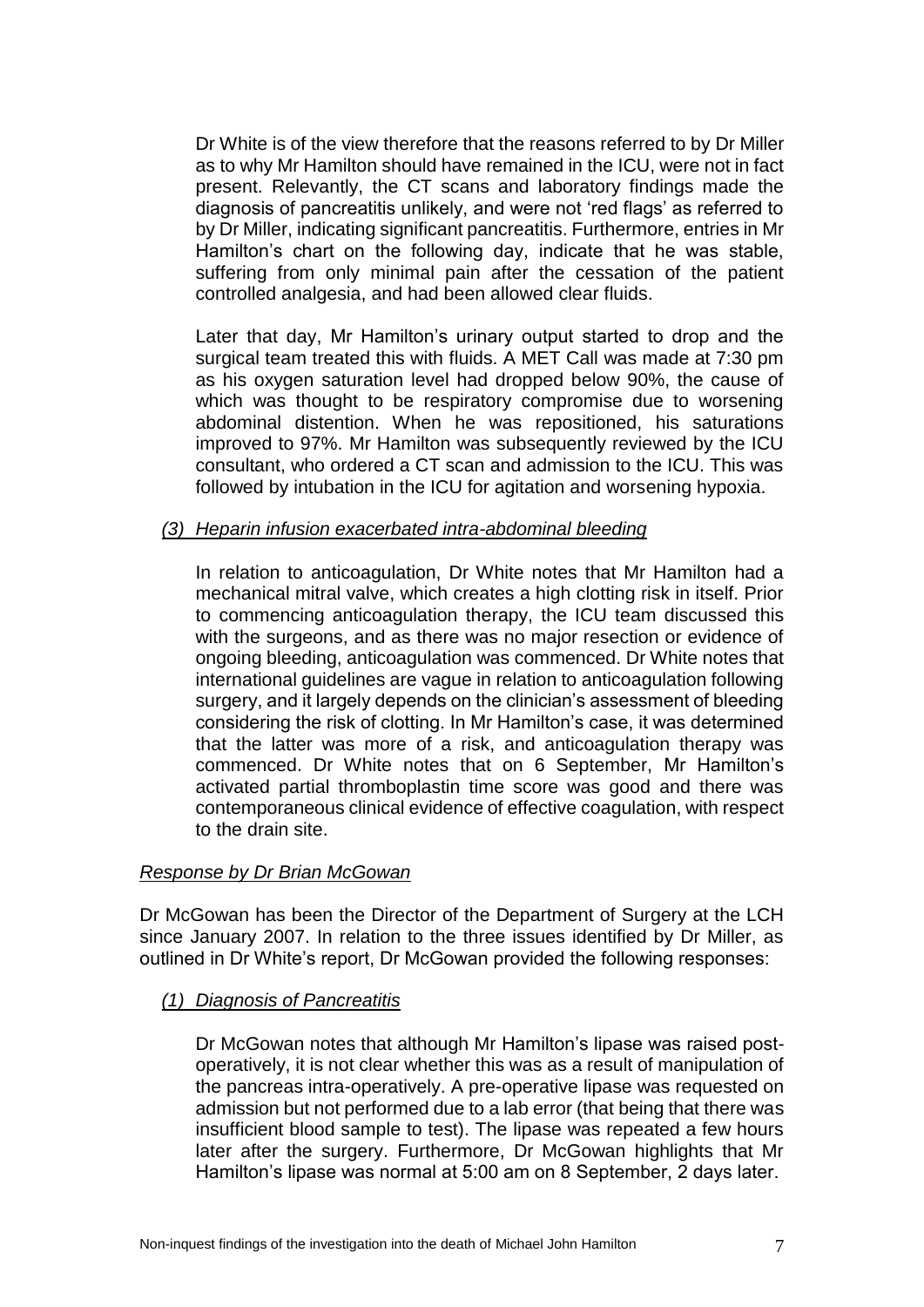In any event, Dr McGowan is of the view that a pre-operative lipase probably would not have avoided the laparotomy, given the radiologist's report that suggested an acute perforation of the duodenum. Furthermore, an elevated lipase is not pathognomonic and also goes up with ischemia and perforation.

Dr McGowan subsequently reviewed the CT scans taken of Mr Hamilton's abdomen pre- and post-operatively, and noted that whilst there is some retroperitoneal fluid around the pancreas, the pancreas itself is not oedematous or inflamed. There are also other potential causes for retroperitoneal fluid, such as a duodenal diverticulus. In Dr McGowan's opinion, pancreatitis, whilst still a possibility, was far from definitive based upon the CT evidence.

Dr McGowan is also of the view that Dr Miller's interpretation of the preoperative blood gas is incorrect. Firstly, the blood gas was venous, not arterial. Secondly, he notes that the academia is a result of high CO2 levels and the HCO3 is normal. This suggests a respiratory cause rather than metabolic. If pancreatitis was the cause, it would be expected that there would be a low HCO3 with high anion gap. Furthermore, the arterial blood gas taken on 5 September at 1:42 pm prior to discharge to the ward, was entirely normal.

Accordingly, Dr McGowan is of the view that the diagnosis of pancreatitis was far from clear.

## *(2) Premature discharge from the ICU*

Dr McGowan is of the view that Mr Hamilton was not prematurely discharged from the ICU, given the clinical observations recorded. Whilst he concedes that this matter is best addressed by Dr White, he notes the following relevant matters in support of his view:

- Mr Hamilton was in the ICU for approximately 12 hours postoperatively. At no time during his stay in the ICU did he demonstrate any signs to indicate he was bleeding. In fact, Mr Hamilton's blood results improved during his stay in the ICU, and his arterial blood gas was completely normal pre-discharge. His observations, including urine output, blood pressure and heart rate were entirely normal pre-discharge.
- A CT scan of the chest was performed on the afternoon of 5 September, and although not focused on the abdomen, the upper abdomen was visualised. There were no signs of bleeding at this time.
- The ICU Registrar attended the MET call on 6 September at around 7 pm. The ICU Consultant subsequently reviewed Mr Hamilton's matter, who sent for an urgent CT scan and admitted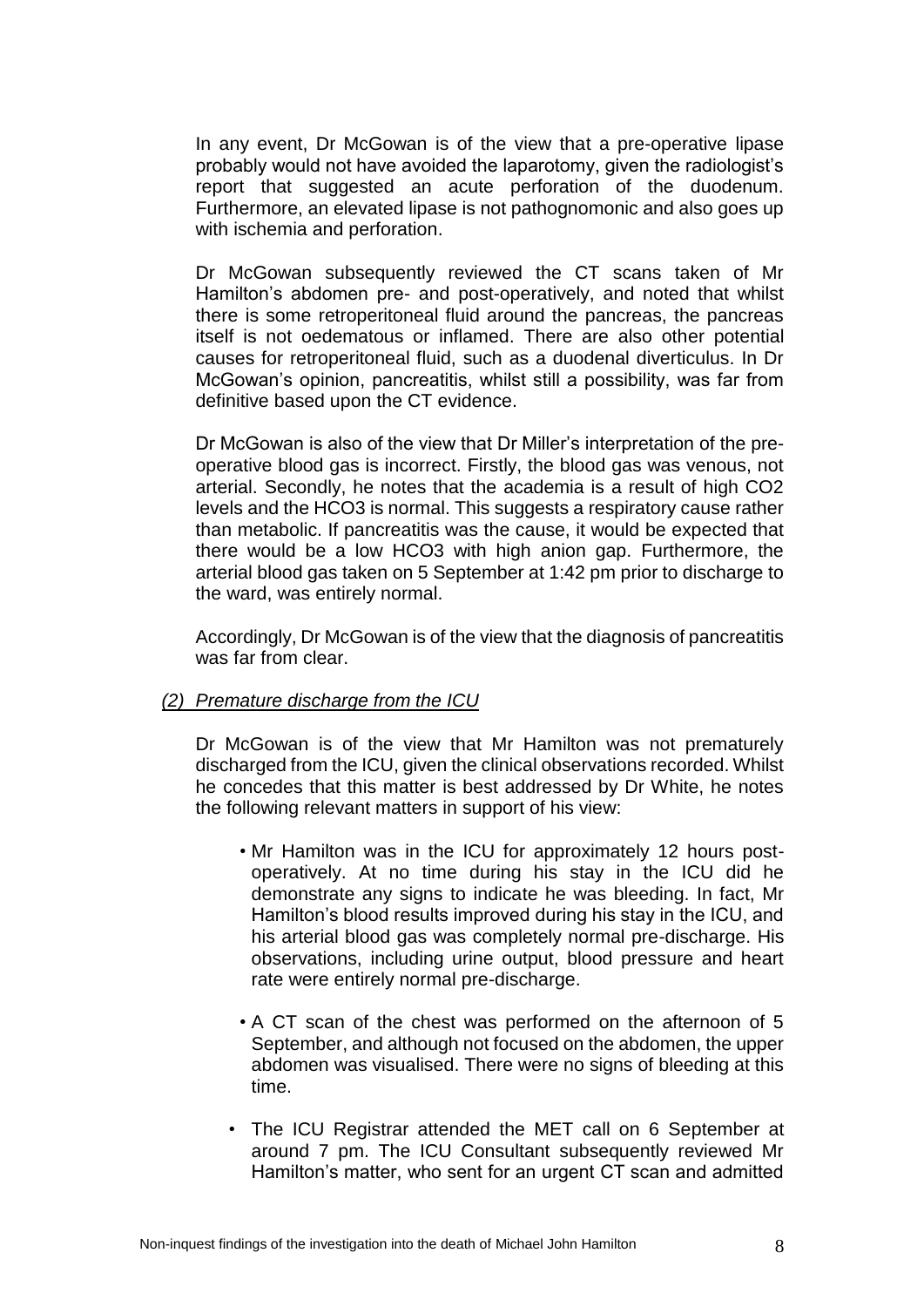him directly to the ICU.

## *(3) Heparin infusion exacerbated intra-abdominal bleeding*

Dr McGowan notes Dr Miller's comment that given Mr Hamilton had increased bleeding during his procedure, which necessitated the need for a drain placed into the abdomen, his Heparin infusion should not have been recommenced the following morning. Dr McGowan is of the view that it was not inappropriate to commence the infusion given Mr Hamilton was obviously not bleeding at the time of commencement (5 September at 4:45 pm), and had a mechanical mitral valve. Furthermore, the following morning, Mr Hamilton's activated partial thromboplastin time score had only slightly risen when his abdomen was already distended. He notes that they routinely start Heparin infusions in post-operative patients in the surgical wards, which he does not believe is a good reason for a patient to remain in the ICU.

Dr McGowan is of the view that the decision to anti-coagulate was sound considering Mr Hamilton had a prosthetic mitral valve, had recently undergone surgery and was suffering from pancreatitis, which are all prothrombotic states. He notes that generally, haemorrhage is a manageable complication, as opposed to a major stroke due to embolization from a prosthetic valve, which is an irreversible catastrophe for which failure to anticoagulate could, in some circumstances, be considered potentially culpable.

# **Conclusion**

Michael Hamilton was 72 years of age when he died on the 13 December 2013. The cause of Mr Hamilton's death was multiple organ failure due to sepsis caused by abdominal adhesions inflicted during a previous surgical procedure. He had a significant medical history, having previously undergone coronary surgery and the insertion of an artificial mitral valve.

The central issue in this case is the adequacy of the initial assessment and treatment provided by the LCH, following Mr Hamilton's presentation on 4 September 2013. Dr Miller is critical of the initial management and assessment conducted, and suggests that in retrospect, a diagnosis of severe pancreatitis was quite compelling. He is also of the view that the decision to transfer Mr Hamilton from the ICU on the day of surgery, and to recommence the Heparin infusion, was inappropriate.

Whilst I agree that there may have been some missed opportunities during Mr Hamilton's initial assessment, such as the failure to conduct a lipase test, I accept that his clinical presentation was quite complex, and that more than one possible diagnoses was open, considering his symptoms and the results of the extensive testing conducted. Whilst pancreatitis was identified as a possible cause for Mr Hamilton's condition, a suspected perforated duodenum certainly fitted with the results of the initial tests conducted. I accept that the subsequent decision by treating staff to transfer Mr Hamilton from the ICU following the